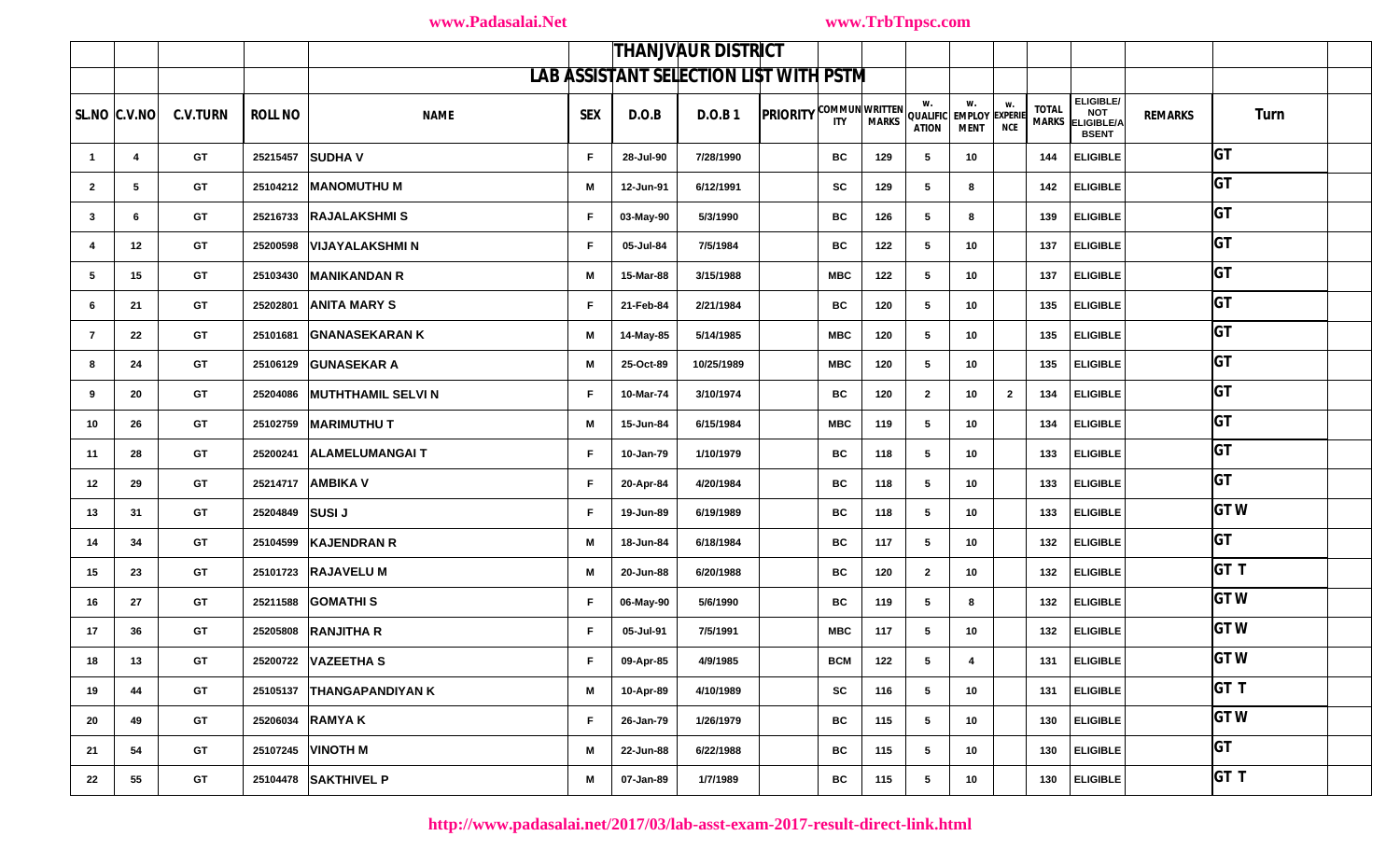| 23 | 57 | <b>GTW</b> |          | 25201649 ARCHANA T       | F. | 10-Apr-91 | 4/10/1991  | BC         | 115 | 5               | 10 <sub>1</sub> | 130 | <b>ELIGIBLE</b> |                        | <b>GTW</b>  |
|----|----|------------|----------|--------------------------|----|-----------|------------|------------|-----|-----------------|-----------------|-----|-----------------|------------------------|-------------|
| 24 | 58 | <b>GTW</b> | 25201321 | USHARANI S               | F. | 02-Jan-69 | 1/2/1969   | BC         | 114 | 5               | 10 <sub>1</sub> | 129 | <b>ELIGIBLE</b> |                        | <b>GTW</b>  |
| 25 | 59 | <b>GTW</b> | 25207336 | <b>MALARKODI V</b>       | F. | 10-Jul-74 | 7/10/1974  | BC         | 114 | 5               | 10 <sub>1</sub> | 129 | <b>ELIGIBLE</b> |                        | <b>GTW</b>  |
| 26 | 39 | GT         | 25214075 | <b>EZHILARASI A</b>      | F. | 18-Dec-83 | 12/18/1983 | <b>MBC</b> | 116 | 5               | 8               | 129 | <b>ELIGIBLE</b> |                        | <b>GTW</b>  |
| 27 | 60 | <b>GT</b>  | 25107485 | <b>VETRICHELVAN C</b>    | M  | 10-May-84 | 5/10/1984  | BC         | 114 | 5               | 10 <sub>1</sub> | 129 | <b>ELIGIBLE</b> |                        | GT T        |
| 28 | 11 | <b>GT</b>  | 25205637 | <b>REVATHIP</b>          | F. | 20-Jun-84 | 6/20/1984  | BC         | 122 | 5               | $\mathbf{2}$    | 129 | <b>ELIGIBLE</b> |                        | <b>GTW</b>  |
| 29 | 61 | <b>GT</b>  | 25102371 | KAMARAJ A                | M  | 31-Mar-85 | 3/31/1985  | <b>SC</b>  | 114 | 5               | 10              | 129 | <b>ELIGIBLE</b> |                        | GT T        |
| 30 | 40 | GT         |          | 25217889 NIVETHIYA S     | F. | 19-Dec-85 | 12/19/1985 | BC         | 116 | $5\overline{5}$ | 8               | 129 | <b>ELIGIBLE</b> |                        | GT W T      |
| 31 | 41 | GT         | 25200748 | <b>NILAVERNISHA K</b>    | F. | 04-Mar-86 | 3/4/1986   | <b>BCM</b> | 116 | 5               | 8               | 129 | <b>ELIGIBLE</b> |                        | GT W T      |
| 32 | 63 | <b>GTW</b> |          | 25209834 SUGUMARI S      | F. | 25-Mar-86 | 3/25/1986  | BC         | 114 | 5               | 10 <sub>1</sub> | 129 | <b>ELIGIBLE</b> |                        | <b>GTWT</b> |
| 33 | 64 | GT         |          | 25105325 RAJESH K        | М  | 21-Mar-87 | 3/21/1987  | <b>MBC</b> | 114 | 5               | 10 <sub>1</sub> | 129 | <b>ELIGIBLE</b> |                        | <b>MBC</b>  |
| 34 | 43 | <b>GT</b>  | 25202027 | <b>LATHAR</b>            | F. | 18-Mar-88 | 3/18/1988  | BC         | 116 | 5               | 8               | 129 | <b>ELIGIBLE</b> |                        | BC          |
| 35 | 65 | <b>GT</b>  | 25103528 | <b>BALAMURUGAN P</b>     | М  | 11-Mar-89 | 3/11/1989  | MBC        | 114 | 5               | 10 <sub>1</sub> | 129 | <b>ELIGIBLE</b> |                        | <b>MBC</b>  |
| 36 | 66 | <b>GT</b>  |          | 25100492 SATHISH C       | M  | 03-May-89 | 5/3/1989   | BC         | 114 | 5               | 10              | 129 | <b>ELIGIBLE</b> |                        | BC          |
| 37 | 8  | <b>GT</b>  |          | 25105463 STEPHENPONRAJ T | М  | 08-Jul-89 | 7/8/1989   | BC         | 124 | 5               | $\mathbf 0$     | 129 | <b>ELIGIBLE</b> |                        | BC          |
| 38 | 45 | GT         |          | 25102585 <b>ENIYAN B</b> | M  | 21-Jul-89 | 7/21/1989  | MBC        | 116 | 5               | 8               | 129 | <b>ELIGIBLE</b> |                        | <b>MBC</b>  |
| 39 | 68 | GT         |          | 25101973 HARIHARAN D     | M  | 07-May-90 | 5/7/1990   | <b>MBC</b> | 114 | 5               | 10 <sub>1</sub> | 129 | <b>ELIGIBLE</b> |                        | <b>MBC</b>  |
| 40 | 70 | <b>GTW</b> | 25208963 | <b>PREMAM</b>            | F. | 10-May-76 | 5/10/1976  | <b>MBC</b> | 113 | 5               | 10              | 128 |                 | ELIGIBLE CORRECTED DOB | <b>MBC</b>  |
| 41 | 71 | <b>GT</b>  | 25100007 | <b>RAJASEKARAN P</b>     | M  | 21-Jul-82 | 7/21/1982  | SC         | 113 | 5               | 10 <sup>1</sup> | 128 | <b>ELIGIBLE</b> |                        | SC          |
| 42 | 72 | <b>GTW</b> |          | 25215917 SUGANYA S       | F. | 20-Jul-83 | 7/20/1983  | BC         | 113 | 5               | 10 <sub>1</sub> | 128 | <b>ELIGIBLE</b> |                        | <b>BC W</b> |
| 43 | 73 | <b>GTW</b> |          | 25205320 SUDHA N         | F. | 08-Apr-84 | 4/8/1984   | MBC        | 113 | 5               | 10              | 128 | <b>ELIGIBLE</b> |                        | <b>MBC</b>  |
| 44 | 74 | GT         |          | 25106914 KIRUBAKARAN S   | M  | 03-Jul-85 | 7/3/1985   | BC         | 113 | 5               | 10 <sub>1</sub> | 128 | <b>ELIGIBLE</b> |                        | BC          |
| 45 | 76 | GT         |          | 25101506 ELAYARAJAN C    | M  | 16-Mar-87 | 3/16/1987  | <b>MBC</b> | 113 | 5               | 10 <sub>1</sub> | 128 | <b>ELIGIBLE</b> |                        | <b>MBC</b>  |
| 46 | 77 | <b>GTW</b> |          | 25209787 SATHYA S        | F. | 12-Mar-88 | 3/12/1988  | <b>MBC</b> | 113 | 5               | 10 <sub>1</sub> | 128 | <b>ELIGIBLE</b> |                        | <b>MBC</b>  |
| 47 | 56 | <b>GTW</b> | 25202791 | <b>KALAIYARASI K</b>     | F. | 31-Dec-90 | 12/31/1990 | BC         | 115 | 5               | 8               | 128 | <b>ELIGIBLE</b> |                        | $BC$ W      |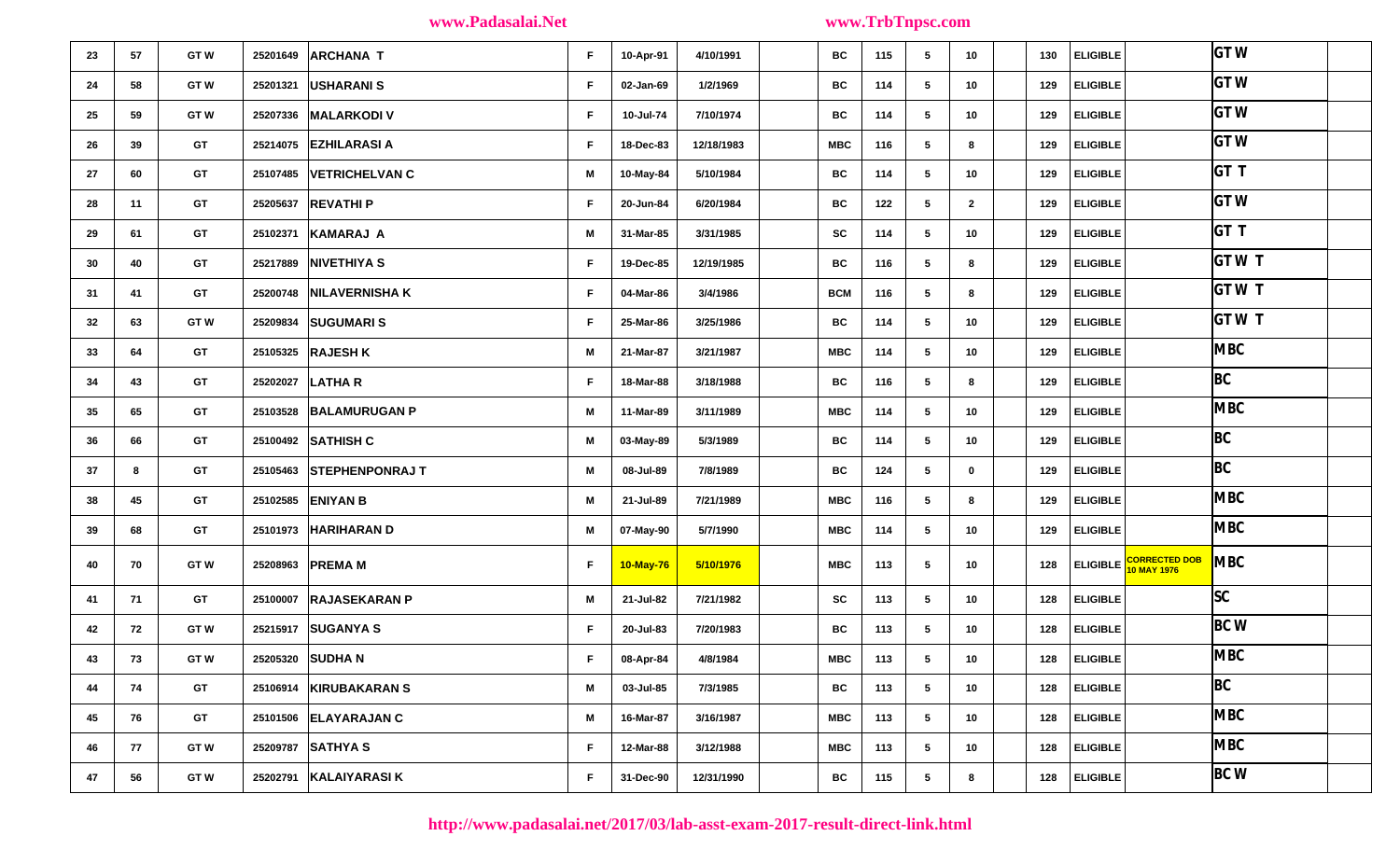| 48 | 81  | GT         | 25100608                | <b>VICTOR B</b>             | М  | 08-Apr-71 | 4/8/1971  | BC         | 112 | 5<br>10                        | 127 | <b>ELIGIBLE</b> | BC          |  |
|----|-----|------------|-------------------------|-----------------------------|----|-----------|-----------|------------|-----|--------------------------------|-----|-----------------|-------------|--|
| 49 | 84  | <b>GTW</b> | 25200147   MARIAMMAL K  |                             | F. | 01-Jun-80 | 6/1/1980  | ВC         | 112 | 10 <sub>1</sub><br>5           | 127 | <b>ELIGIBLE</b> | BC W        |  |
| 50 | 85  | <b>GTW</b> | 25201929                | <b>THAMARAISELVI K</b>      | F. | 12-Jun-85 | 6/12/1985 | MBC        | 112 | 10 <sub>1</sub><br>5           | 127 | <b>ELIGIBLE</b> | <b>MBC</b>  |  |
| 51 | 42  | <b>GT</b>  | 25103948                | <b>KARTHIKEYAN K</b>        | М  | 03-Dec-87 | 12/3/1987 | BC         | 116 | 6<br>5                         | 127 | <b>ELIGIBLE</b> | BC          |  |
| 52 | 30  | <b>GT</b>  |                         | 25102027 THENNARASAN K      | М  | 20-May-88 | 5/20/1988 | ВC         | 118 | 5<br>$\overline{4}$            | 127 | <b>ELIGIBLE</b> | BC          |  |
| 53 | 86  | GT         | 25109634                | VANANDHIRAVASAN S           | М  | 05-Apr-90 | 4/5/1990  | ВC         | 112 | 10<br>5                        | 127 | <b>ELIGIBLE</b> | BC          |  |
| 54 | 16  | <b>GT</b>  |                         | 25207732 VADIVUKKARASI M    | F. | 27-Jul-91 | 7/27/1991 | MBC        | 122 | $5\phantom{.0}$<br>$\mathbf 0$ | 127 | <b>ELIGIBLE</b> | MBC T       |  |
| 55 | 90  | <b>GTW</b> | 25216617                | <b>SUGUNA S</b>             | F. | 07-Jun-81 | 6/7/1981  | SC         | 111 | 5<br>10                        | 126 | <b>ELIGIBLE</b> | SC          |  |
| 56 | 91  | <b>GTW</b> | 25200283 RATHIKA R      |                             | F. | 23-Jun-81 | 6/23/1981 | ВC         | 111 | 10<br>5                        | 126 | <b>ELIGIBLE</b> | <b>BC W</b> |  |
| 57 | 92  | GT         |                         | 25102010 JEORGE BERLENARS I | М  | 14-Jul-85 | 7/14/1985 | BC         | 111 | 5<br>10                        | 126 | <b>ELIGIBLE</b> | BC          |  |
| 58 | 93  | <b>GT</b>  |                         | 25100867 SENTHIL KUMAR V    | M  | 02-Oct-85 | 10/2/1985 | BC         | 111 | 5<br>10 <sub>1</sub>           | 126 | <b>ELIGIBLE</b> | BC          |  |
| 59 | 75  | <b>GT</b>  | 25100059 ARJUN M        |                             | M  | 07-Jun-86 | 6/7/1986  | BC         | 113 | 5<br>8                         | 126 | <b>ELIGIBLE</b> | BC          |  |
| 60 | 94  | GT         | 25108949                | JAYABAL D                   | M  | 31-Jul-86 | 7/31/1986 | BC         | 111 | 10<br>5                        | 126 | <b>ELIGIBLE</b> | BC          |  |
| 61 | 95  | <b>GT</b>  | 25100380 SATHISH R      |                             | М  | 17-Apr-87 | 4/17/1987 | ВC         | 111 | 10 <sub>1</sub><br>5           | 126 | ELIGIBLE        | BC T        |  |
| 62 | 53  | GT         | 25215564                | <b>DIANA ZENIFER M</b>      | F. | 02-Sep-87 | 9/2/1987  | BC         | 115 | 6<br>5                         | 126 | <b>ELIGIBLE</b> | <b>BCW</b>  |  |
| 63 | 96  | <b>GTW</b> | 25201942   MALARVIZHI S |                             | F. | 23-Jun-89 | 6/23/1989 | BC         | 111 | 5<br>10 <sub>1</sub>           | 126 | <b>ELIGIBLE</b> | <b>BC W</b> |  |
| 64 | 79  | <b>GTW</b> | 25209630                | <b>DIVYAPRABA G</b>         | F. | 11-Apr-93 | 4/11/1993 | BC         | 113 | $5\phantom{.0}$<br>8           | 126 | <b>ELIGIBLE</b> | <b>BC W</b> |  |
| 65 | 99  | <b>GTW</b> | 25200684                | <b>MATHAVI B</b>            | F. | 23-May-84 | 5/23/1984 | <b>MBC</b> | 110 | 5<br>10                        | 125 | <b>ELIGIBLE</b> | <b>MBC</b>  |  |
| 66 | 100 | <b>GTW</b> | 25212606 ELANGANI R     |                             | F. | 05-Jun-85 | 6/5/1985  | <b>SC</b>  | 110 | 5<br>10                        | 125 | <b>ELIGIBLE</b> | SC          |  |
| 67 | 101 | <b>GTW</b> |                         | 25206317   THILAGAVATHI P   | F. | 11-Mar-86 | 3/11/1986 | SC         | 110 | 5<br>10                        | 125 | <b>ELIGIBLE</b> | SCW         |  |
| 68 | 103 | <b>GT</b>  | 25100659 VIJAYKANTH S   |                             | M  | 01-Mar-88 | 3/1/1988  | SC         | 110 | 5<br>10                        | 125 | <b>ELIGIBLE</b> | SC          |  |
| 69 | 105 | <b>GT</b>  |                         | 25103590 VIJAYARAGHAVAN R   | M  | 30-Jun-89 | 6/30/1989 | ${\sf sc}$ | 110 | $5\phantom{.0}$<br>10          | 125 | <b>ELIGIBLE</b> | SC          |  |
| 70 | 106 | <b>GTW</b> | 25216995 RASI A         |                             | F. | 31-May-90 | 5/31/1990 | SC         | 110 | 10<br>5                        | 125 | <b>ELIGIBLE</b> | SCW         |  |
| 71 | 111 | <b>GTW</b> | 25208252 SHEEBA N       |                             | F. | 18-Jul-81 | 7/18/1981 | <b>SC</b>  | 109 | 10 <sub>1</sub><br>5           | 124 | <b>ELIGIBLE</b> | SCW         |  |
| 72 | 112 | <b>GTW</b> | 25204229 AMUTHA K       |                             | F. | 02-Oct-84 | 10/2/1984 | SC         | 109 | 5<br>10 <sub>1</sub>           | 124 | <b>ELIGIBLE</b> | SCW         |  |
| 73 | 113 | <b>GT</b>  |                         | 25102639 SATHEESH KUMAR D   | М  | 26-Sep-85 | 9/26/1985 | BC         | 109 | 10<br>5                        | 124 | <b>ELIGIBLE</b> | BC T        |  |

**http://www.padasalai.net/2017/03/lab-asst-exam-2017-result-direct-link.html**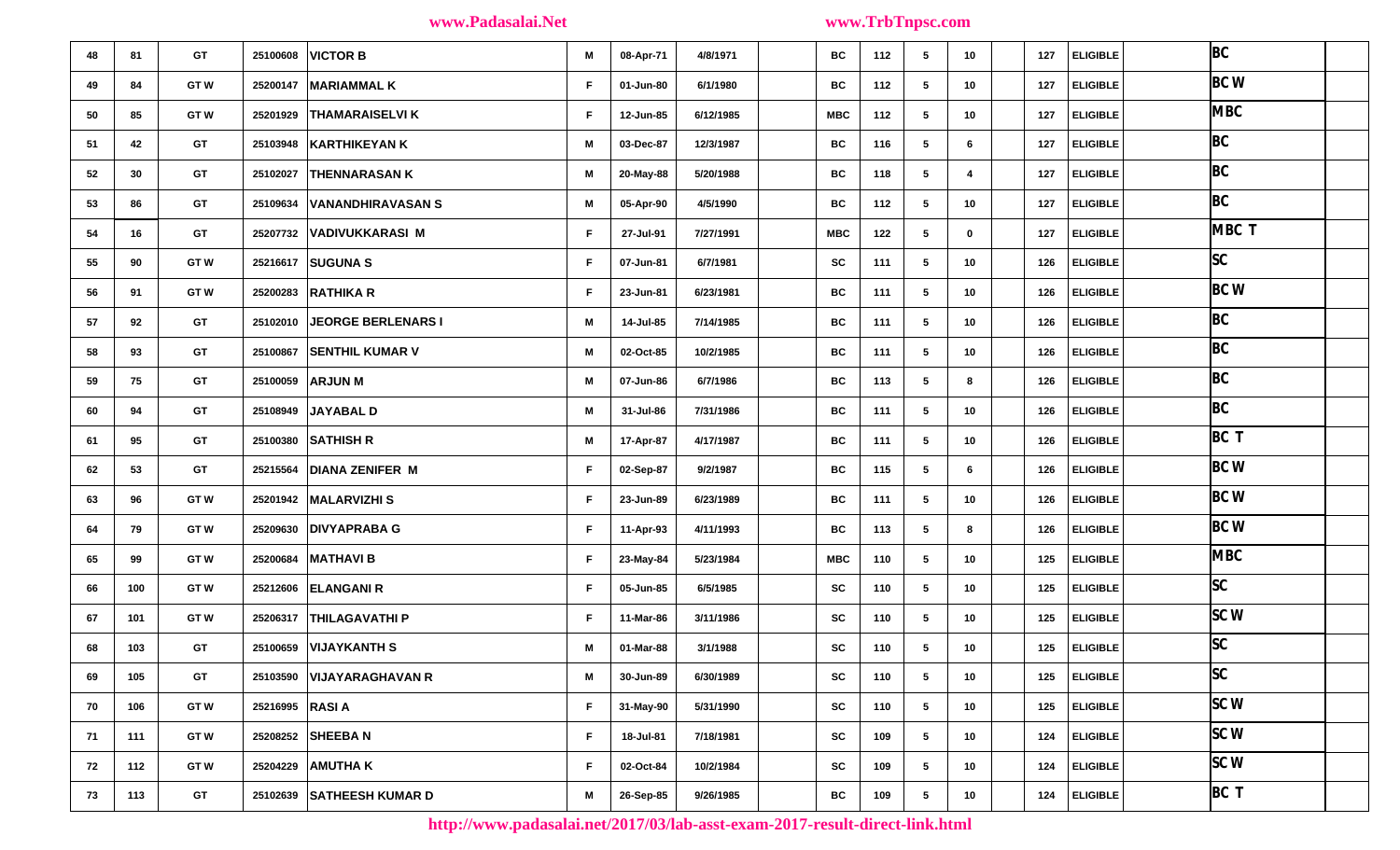| 74 | 114 | <b>GTW</b>  | 25202003        | <b>VANITHA E</b>         | F. | 07-Apr-88 | 4/7/1988   | <b>SC</b>  | 109 | 5<br>10               | 124 | <b>ELIGIBLE</b>  | SCW         |         |  |
|----|-----|-------------|-----------------|--------------------------|----|-----------|------------|------------|-----|-----------------------|-----|------------------|-------------|---------|--|
| 75 | 116 | GT          | 25106502        | <b>THAVASUMANIK</b>      | M  | 17-Jan-90 | 1/17/1990  | <b>SC</b>  | 109 | 5<br>10               | 124 | ELIGIBLE         | SC          |         |  |
| 76 | 118 | <b>GTW</b>  | 25202460        | <b>LAVANYA M</b>         | F. | 30-Jun-90 | 6/30/1990  | MBC        | 109 | $5\phantom{.0}$<br>10 | 124 | ELIGIBLE         |             | MBC W   |  |
| 77 | 97  | <b>GTW</b>  | 25200054        | <b>SASIKALA A</b>        | F. | 12-Apr-93 | 4/12/1993  | BC         | 111 | 5<br>8                | 124 | ELIGIBLE         | BCW         |         |  |
| 78 | 98  | <b>GTW</b>  |                 | 25214814   BHUVANESWARIS | F. | 11-Jun-93 | 6/11/1993  | MBC        | 111 | 5<br>8                | 124 | <b>ELIGIBLE</b>  |             | MBC W   |  |
| 79 | 121 | <b>GTW</b>  | 25208829        | <b>NIRMALA S</b>         | F. | 24-Jun-67 | 6/24/1967  | ВC         | 108 | 10 <sub>1</sub><br>5  | 123 | ELIGIBLE         | <b>BC W</b> |         |  |
| 80 | 80  | GT          | 25105326 RAJA M |                          | М  | 01-Aug-68 | 8/1/1968   | BC         | 112 | $5\phantom{.0}$<br>6  | 123 | ELIGIBLE         | BC T        |         |  |
| 81 | 122 | <b>GT</b>   | 25101841        | <b>JAYASANKAR K</b>      | M  | 26-Apr-69 | 4/26/1969  | BC         | 108 | 5<br>10               | 123 | <b>ELIGIBLE</b>  | BC T        |         |  |
| 82 | 123 | <b>GTW</b>  | 25209068        | <b>BRAGADEESWARITN</b>   | F. | 03-Jun-76 | 6/3/1976   | MBC        | 108 | 5<br>10 <sub>1</sub>  | 123 | ELIGIBLE         |             | MBC W   |  |
| 83 | 124 | GT T        | 25100361        | <b>KATHAMUTHU C</b>      | M  | 04-Apr-78 | 4/4/1978   | <b>SC</b>  | 108 | 10<br>5               | 123 | ELIGIBLE         | SC          |         |  |
| 84 | 125 | GT T        | 25100850        | <b>MURUGAN D</b>         | M  | 18-Jul-81 | 7/18/1981  | MBC        | 108 | 5<br>10               | 123 | ELIGIBLE         |             | MBC T   |  |
| 85 | 126 | <b>GTW</b>  | 25207941        | <b>DEVIBALA K</b>        | F. | 02-Jun-83 | 6/2/1983   | BC         | 108 | $5\phantom{.0}$<br>10 | 123 | ELIGIBLE         |             | BC W T  |  |
| 86 | 127 | GT T        | 25108309        | <b>ELAYARAJA P</b>       | M  | 10-Oct-83 | 10/10/1983 | MBC        | 108 | 10<br>5               | 123 | <b>ELIGIBLE</b>  | <b>MBC</b>  |         |  |
| 87 | 129 | <b>GTW</b>  |                 | 25204164   PRADEEPA V    | F. | 08-May-85 | 5/8/1985   | MBC        | 108 | 5<br>10 <sub>1</sub>  | 123 | <b>ELIGIBLE</b>  |             | MBC W   |  |
| 88 | 130 | GT T        | 25106787        | <b>THANIGAIVEL S</b>     | M  | 15-Jan-86 | 1/15/1986  | <b>SC</b>  | 108 | 10<br>5               | 123 | ELIGIBLE         | SC          |         |  |
| 89 | 102 | <b>GTW</b>  | 25205919        | <b>BHARATHIR</b>         | F. | 01-May-86 | 5/1/1986   | BC         | 110 | 5<br>8                | 123 | <b>ELIGIBLE</b>  |             | $BCW$ T |  |
| 90 | 131 | GT T        | 25104659        | <b>VEERAIYAN T</b>       | M  | 10-Jul-86 | 7/10/1986  | BC         | 108 | $5\phantom{.0}$<br>10 | 123 | <b>ELIGIBLE</b>  | $BC$ T      |         |  |
| 91 | 132 | <b>GTW</b>  | 25204975        | <b>SUDHA R</b>           | F. | 20-Jul-86 | 7/20/1986  | MBC        | 108 | 5<br>10 <sub>1</sub>  | 123 | <b>ELIGIBLE</b>  |             | MBC W   |  |
| 92 | 136 | <b>GTW</b>  | 25212351        | <b>SANGEETHA R</b>       | F. | 18-May-87 | 5/18/1987  | MBC        | 108 | 5<br>10               | 123 | ELIGIBLE I       |             | MBC W   |  |
| 93 | 138 | GT T        | 25101385        | <b>JAYACHANDRAN R</b>    | M  | 24-Nov-89 | 11/24/1989 | SC         | 108 | 5<br>10               | 123 | <b>ELIGIBLE</b>  | SCT         |         |  |
| 94 | 151 | GT T        | 25104837        | <b>MANIKANDAN G</b>      | M  | 25-May-87 | 5/25/1987  | MBC        | 107 | 5<br>10 <sub>1</sub>  | 122 | ELIGIBLE         |             | MBC T   |  |
| 95 | 115 | <b>GTW</b>  |                 | 25202470 MATHAVI V       | F. | 21-Jan-89 | 1/21/1989  | <b>MBC</b> | 109 | 5<br>8                | 122 | ELIGIBLE         |             | MBC W   |  |
| 96 | 117 | <b>GTW</b>  |                 | 25209277 PAVITHRA R      | F. | 27-Apr-90 | 4/27/1990  | <b>MBC</b> | 109 | 5<br>8                | 122 | $ $ ELIGIBLE $ $ |             | MBC W T |  |
| 97 | 159 | GT T        | 25101943        | <b>SIVAKUMAR S</b>       | M  | 05-Jun-72 | 6/5/1972   | <b>MBC</b> | 106 | 10<br>5               | 121 | <b>ELIGIBLE</b>  |             | MBC T   |  |
| 98 | 38  | <b>GT</b>   |                 | 25205819 SANGEETHA A     | F. | 09-Jun-80 | 6/9/1980   | <b>SC</b>  | 116 | 5<br>$\mathbf{0}$     | 121 | $ $ ELIGIBLE $ $ | SCW         |         |  |
| 99 | 160 | <b>GTWT</b> | 25211353        | <b>SARASWATHY M</b>      | F. | 09-May-81 | 5/9/1981   | <b>MBC</b> | 106 | 10<br>5               | 121 | $ $ ELIGIBLE $ $ |             | MBC W T |  |

**http://www.padasalai.net/2017/03/lab-asst-exam-2017-result-direct-link.html**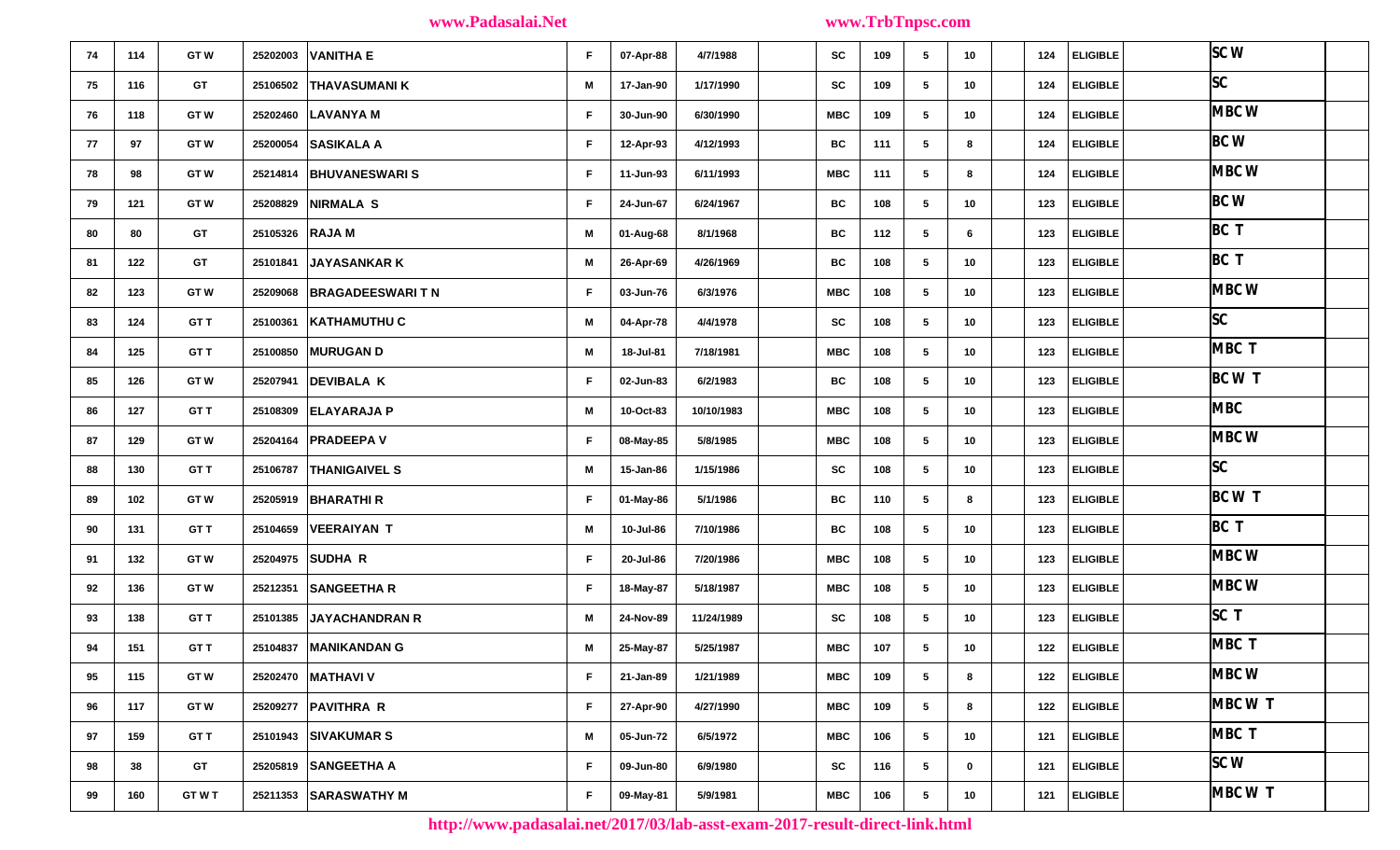| 100 | 168 | <b>GTWT</b>   | 25203844 RAJESWARI G                  | F.           | 15-Apr-88    | 4/15/1988                |                        | <b>SC</b>  | 106 | 5               | 10              | 121 | <b>ELIGIBLE</b> |                                                                            | SCW            |  |
|-----|-----|---------------|---------------------------------------|--------------|--------------|--------------------------|------------------------|------------|-----|-----------------|-----------------|-----|-----------------|----------------------------------------------------------------------------|----------------|--|
| 101 | 170 | GT T          | <b>THIRUNAVUKKARASU M</b><br>25102296 | М            | 15-May-90    | 5/15/1990                |                        | SC         | 106 | 5               | 10 <sup>1</sup> | 121 | <b>ELIGIBLE</b> |                                                                            | ISC T          |  |
| 102 | 204 | SC            | 25101652 BALAGANGATHARATHILAKAR R     | М            | 20-Jun-87    | 6/20/1987                |                        | <b>SC</b>  | 104 | 5               | 10 <sub>1</sub> | 119 | <b>ELIGIBLE</b> |                                                                            | SCT            |  |
| 103 | 207 | <b>BC PH</b>  | 25100068 PRABAKARAN V                 | М            | 15-Feb-88    | 2/15/1988                | <b>PWD-OH</b>          | ВC         | 104 | 5               | 10 <sub>1</sub> | 119 |                 | ELIGIBLE PWD-OH 40%                                                        | <b>BC PH</b>   |  |
| 104 | 210 | <b>BC PH</b>  | 25210625 ELAYARANI T                  | F.           | 10-Apr-90    | 4/10/1990                | <b>PWD-OH</b>          | BC         | 104 | $\overline{2}$  | 10 <sup>1</sup> | 116 |                 | ELIGIBLE PWD-OH 40%                                                        | <b>BC PH</b>   |  |
| 105 | 449 | <b>BCM</b>    | <b>JESIMA PERVIN T</b><br>25206930    | F.           | 01-Aug-78    | 8/1/1978                 |                        | <b>BCM</b> | 95  | 5               | 10              | 110 | <b>ELIGIBLE</b> |                                                                            | <b>BCM</b>     |  |
| 106 | 430 | <b>BCM</b>    | 25201754 RAHMATHNISHA S               | F.           | 01-May-88    | 5/1/1988                 |                        | <b>BCM</b> | 96  | $\overline{2}$  | 10 <sup>1</sup> | 108 | <b>ELIGIBLE</b> |                                                                            | <b>BCMW</b>    |  |
| 107 | 537 | <b>SCA</b>    | 25105095 GANESHKUMAR T                | M            | 07-Jun-87    | 6/7/1987                 |                        | <b>SCA</b> | 91  | 5               | 10 <sub>1</sub> | 106 | <b>ELIGIBLE</b> |                                                                            | <b>SCA</b>     |  |
| 108 | 511 | <b>GT DW</b>  | 25207632 BUVANA G R                   | $\mathbf{F}$ | $10-Jul-77$  | $7/10/1977$ DW           |                        | BC         | 92  | 5               | 6.              | 103 | <b>ELIGIBLE</b> |                                                                            | <b>GT DW</b>   |  |
| 109 | 543 | <b>ST</b>     | 25202179 MADHUSRI R                   | $\mathbf{F}$ | 05-Jun-94    | 6/5/1994                 |                        | <b>ST</b>  | 91  | 5               | 6.              | 102 | <b>ELIGIBLE</b> |                                                                            | lst            |  |
| 110 | 567 | <b>GT DW</b>  | 25205482 VANATHI J                    | F            | 18-Jul-79    | 7/18/1979                | $\mathbf{D}\mathbf{W}$ | <b>MBC</b> | 83  | 5               | 10              | 98  | <b>ELIGIBLE</b> |                                                                            | <b>GT DW</b>   |  |
| 111 | 558 | <b>BCM PH</b> | 25100646 MOHAMED MUSTHAFA A           | M            | $31$ -May-90 | 5/31/1990                | <b>PWD-OH</b>          | <b>BCM</b> | 88  | $\overline{2}$  | 8               | 98  |                 | ELIGIBLE PWD OH 90%                                                        | <b>BCM PR</b>  |  |
| 112 | 564 | <b>GT DW</b>  | 25200372 PADMAVATHY S                 | $\mathbf{F}$ | 01-Sep-80    | 9/1/1980                 | DW                     | BС         | 84  | 5               | 8               | 97  | <b>ELIGIBLE</b> |                                                                            | GTPR           |  |
| 113 | 574 | <b>GT DW</b>  | 25216504 MEENATCHI J                  | F            | 25-Feb-75    | 2/25/1975                | <b>DW</b>              | BС         | 80  | 5               | 10 <sub>1</sub> | 95  | <b>ELIGIBLE</b> |                                                                            | <b>GT PR</b>   |  |
| 114 | 573 | <b>SCA</b>    | 25107208 LAKSHMINARAYANAN N.V.        | M            | 16-Jun-93    | 6/16/1993                |                        | <b>SCA</b> | 81  | 5               | 8               | 94  | <b>ELIGIBLE</b> |                                                                            | <b>SCA</b>     |  |
| 115 | 587 | <b>SCA</b>    | 25208641 JAYANTHI K G                 | F            | 22-Dec-84    | 12/22/1984               |                        | <b>SCA</b> | 77  | 5               | 10              | 92  | <b>ELIGIBLE</b> |                                                                            | SCA T          |  |
| 116 | 586 | <b>GT PR</b>  | 25207144 NERAI MATHY R                | $\mathbf{F}$ | 08-Jun-83    | 6/8/1983                 | $\mathbf{D}\mathbf{W}$ | BС         | 77  | 5               | 8               | 90  | <b>ELIGIBLE</b> |                                                                            | GTPR           |  |
| 117 | 562 | <b>BCM T</b>  | 25217803 RAHAMATH NISHA I             | F            | 23-Jul-89    | 7/23/1989                |                        | <b>BCM</b> | 85  | 5               | $\mathbf{0}$    | 90  | <b>ELIGIBLE</b> |                                                                            | <b>BCM DW*</b> |  |
| 118 | 595 | <b>SCA</b>    | 25214201 RENUKA M                     | F            | 07-Nov-90    | 11/7/1990                |                        | <b>SCA</b> | 75  | 5               | 10 <sup>1</sup> | 90  | <b>ELIGIBLE</b> |                                                                            | SCA W T        |  |
| 119 | 598 | <b>BCM T</b>  | 25104942 RAHAMATHULLAH M              | M            | 06-May-86    | 5/6/1986                 |                        | <b>BCM</b> | 74  | 5               | 10 <sub>1</sub> | 89  | <b>ELIGIBLE</b> |                                                                            | <b>BCMT</b>    |  |
| 120 | 576 | <b>GT DW</b>  | 25204255 RAJALAKSHMI G                | F            | 16-Jan-82    | 1/16/1982                | $\mathbf{D}\mathbf{W}$ | BC         | 79  | 5               | $\overline{2}$  | 86  |                 | <b>COMMUNITY</b><br><b>ELIGIBLE</b> CERTIFICATE ON<br><b>HUSBANDS NAME</b> | <b>GT PR</b>   |  |
| 121 | 611 | <b>GT PR</b>  | 25201608 HEMALATHA S                  | F            | 08-Feb-77    | $2/8/1977$ DW            |                        | BC         | 69  | 5               | 10              | 84  | ELIGIBLE        |                                                                            | $GT$ PR        |  |
| 122 | 615 | <b>GT PR</b>  | 25204525 CHITRA V                     | $\mathbf{F}$ |              | 11-May-78 $5/11/1978$ DW |                        | BС         | 68  | 5               | 10 <sub>1</sub> | 83  | <b>ELIGIBLE</b> |                                                                            | <b>GT PR</b>   |  |
| 123 | 617 | <b>GT PR</b>  | 25202518 DAISY RANI A                 | $\mathbf{F}$ | 13-Jun-73    | $6/13/1973$ DW           |                        | BC         | 67  | $5\overline{5}$ | 10 <sub>1</sub> | 82  | <b>ELIGIBLE</b> |                                                                            | GTPR           |  |
| 124 | 652 | <b>GT PR</b>  | 25213961 UMARANI C                    | $\mathbf{F}$ |              | 18-May-80 5/18/1980 DW   |                        | BC         | 60  | 5               | 10 <sub>1</sub> | 75  | <b>ELIGIBLE</b> |                                                                            | GTPR           |  |
| 125 | 625 | <b>GT PR</b>  | 25203451 DHANALAKSHMI S               | F            | 16-Jul-83    | 7/16/1983                | <b>DW</b>              | BC         | 65  | $\overline{2}$  | 8               | 75  | <b>ELIGIBLE</b> |                                                                            | $GT$ PR        |  |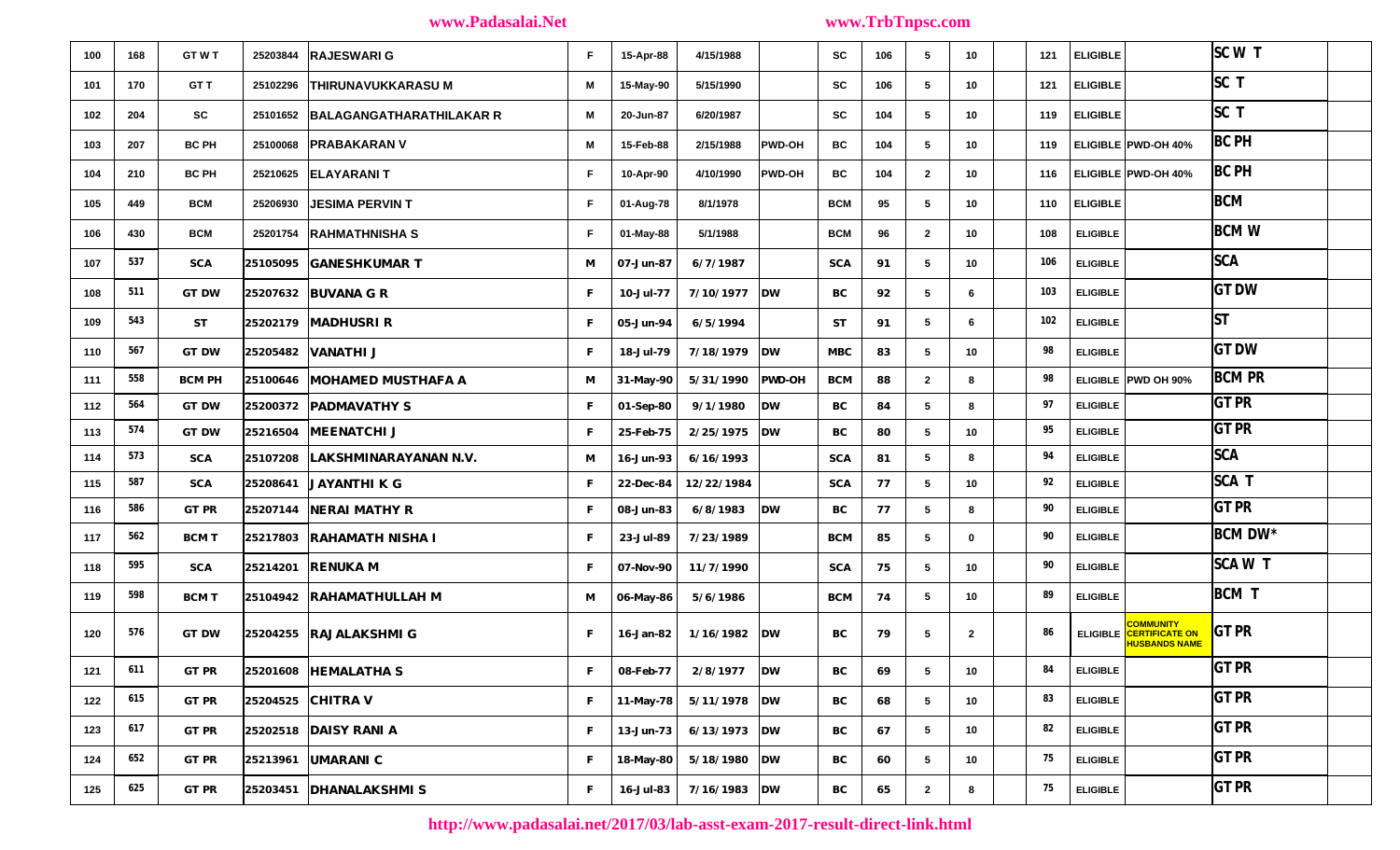| 126 | 624 | <b>GT EX</b>                       |                   | 25100113 PAULRAJ.M         | M            | 04-Dec-66         | 12/4/1966      | EX                      | BС            | 65 | 5               | 4               | 74 | <b>ELIGIBLE</b> |                                                                       | $GT$ EX       |  |
|-----|-----|------------------------------------|-------------------|----------------------------|--------------|-------------------|----------------|-------------------------|---------------|----|-----------------|-----------------|----|-----------------|-----------------------------------------------------------------------|---------------|--|
| 127 | 663 | <b>GT PR</b>                       |                   | 25212736   KAVITHA N       | F            | 07-May-80         | 5/7/1980       | $\mathbf{D}\mathbf{W}$  | <b>SC</b>     | 59 | 5               | 10              | 74 | <b>ELIGIBLE</b> |                                                                       | <b>GTPRT</b>  |  |
| 128 | 645 | <b>GT PR</b>                       |                   | 25203380 KAVITHA M         | $\mathbf{F}$ | 14-May-80         | $5/14/1980$ DW |                         | <b>SC</b>     | 61 | $\overline{2}$  | 10              | 73 | <b>ELIGIBLE</b> |                                                                       | GT PR T       |  |
| 129 | 673 | SCA DW PR $T^*$ 25207724 ANUSUYA V |                   |                            | $\mathbf{F}$ | 19-Jun-84         | 6/19/1984      | $\overline{\mathbf{I}}$ | <b>SCA</b>    | 58 | 5               | 10              | 73 | <b>ELIGIBLE</b> |                                                                       | <b>SCA PR</b> |  |
| 130 | 680 | <b>GT PR</b>                       | 25201641 NALINI S |                            | $\mathbf{F}$ | 28-Jul-79         | $7/28/1979$ DW |                         | BC            | 57 | 5               | 10              | 72 | <b>ELIGIBLE</b> |                                                                       | <b>BC DW</b>  |  |
| 131 | 685 | <b>BC EX</b>                       |                   | 25105210 MANICKAM S        | M            | 14-Jun-67         | 6/14/1967      | EX                      | BС            | 56 | 5               | 10 <sub>1</sub> | 71 | <b>ELIGIBLE</b> |                                                                       | <b>GT EX</b>  |  |
| 132 | 667 | <b>GT PR</b>                       |                   | 25209466 GOMATHI T         | $\mathbf{F}$ | $21$ -May-74      | $5/21/1974$ DW |                         | BC            | 58 | -5              | 8               | 71 | <b>ELIGIBLE</b> |                                                                       | <b>BC DW</b>  |  |
| 133 | 648 | <b>GT EX</b>                       |                   | 25100816 RAVICHANDRAN R    | M            | 17-May-67 $ $     | 5/17/1967      | EX                      | BC            | 60 | $\mathbf 0$     | 10              | 70 | <b>ELIGIBLE</b> |                                                                       | <b>GT EX</b>  |  |
| 134 | 696 | <b>GT PR</b>                       |                   | $ 25201631 $ SARULATHA S   | $\mathbf{F}$ | 19-Jun-84         | 6/19/1984      | $\mathbf{D}\mathbf{W}$  | BС            | 55 | 5               | 10              | 70 | <b>ELIGIBLE</b> |                                                                       | <b>BC PR</b>  |  |
| 135 | 699 | <b>GT PR</b>                       | 25205690 MALA G   |                            | $\mathbf{F}$ | 05-Jul-75         | 7/5/1975       | DW                      | BC            | 54 | 5               | 10              | 69 |                 | ADDITIONAL<br>ELIGIBLE ELIGIBILITY PWD BC PR<br>OH 60%,               |               |  |
| 136 | 706 | <b>GT PR</b>                       |                   | 25205669 ANUSUYA J         | $\mathbf{F}$ | 15-Mar-79         | 3/15/1979      | $\mathbf{D}\mathbf{W}$  | BС            | 54 | 5               | 10              | 69 | <b>ELIGIBLE</b> |                                                                       | <b>BC PR</b>  |  |
| 137 | 671 | <b>GT PR</b>                       |                   | 25206013 KAVITHA P         | $\mathbf{F}$ | 05-Jun-80         | 6/5/1980       | DW                      | BC            | 58 | 5               | 6               | 69 | <b>ELIGIBLE</b> |                                                                       | <b>BC PR</b>  |  |
| 138 | 712 | <b>GT PR</b>                       | 25204387 RANI A   |                            | $\mathbf{F}$ | 31-Mar-74         | 3/31/1974      | $\mathbf{D}\mathbf{W}$  | BC            | 53 | 5               | 10              | 68 | <b>ELIGIBLE</b> |                                                                       | <b>BC PR</b>  |  |
| 139 | 716 | <b>GT PR</b>                       |                   | 25208318 ARIVUCHELVI G     | F            | 07-Feb-84         | 2/7/1984       | $\mathbf{D}\mathbf{W}$  | <b>SC</b>     | 53 | 5               | 10              | 68 | <b>ELIGIBLE</b> |                                                                       | <b>SC DW</b>  |  |
| 140 | 678 | <b>BC EX</b>                       |                   | 25104333 SENTHILKUMAR K    | M            | 13-Jun-75         | 6/13/1975      | EX                      | BС            | 57 | $\overline{2}$  | 8               | 67 | <b>ELIGIBLE</b> |                                                                       | BC EX         |  |
| 141 | 694 | <b>GT PR</b>                       |                   | 25208348 YASODHAI E        | $\mathbf{F}$ | <b>26-Jul-75</b>  | $7/26/1975$ DW |                         | BС            | 55 | $\overline{2}$  | 10              | 67 | ELIGIBLE NAME   | YASODHAI E:<br><b>CORRECTION</b>                                      | <b>BC PR</b>  |  |
| 142 | 719 | <b>BC DW</b>                       |                   | 25207997 GAYATHRI A        | $\mathbf{F}$ | 24-Jul-77         | 7/24/1977      | $\mathbf{D}\mathbf{W}$  | BC            | 52 | 5               | 10              | 67 | <b>ELIGIBLE</b> |                                                                       | <b>BC PR</b>  |  |
| 143 | 720 | <b>BC DW</b>                       |                   | 25214468 GOMATHI G         | $\mathbf{F}$ | 13-Aug-77         | $8/13/1977$ DW |                         | BC            | 52 | -5              | 10              | 67 | Withheld        | <b>COMMUNITY</b><br>CERTIFICATE<br>ENDORSED IN<br><b>HUSBAND NAME</b> | <b>BC PR</b>  |  |
| 144 | 725 | <b>BC DW</b>                       |                   | $25201525$ JULIETMARY G    | $\mathbf{F}$ | $ 26$ -May-81 $ $ | 5/26/1981      | $\mathbf{D}\mathbf{W}$  | BC            | 52 | 5               | 10              | 67 | <b>ELIGIBLE</b> |                                                                       | BC PR T       |  |
| 145 | 643 | <b>GT EX</b>                       |                   | 25100506 SUBRAMANIAN G     | M            | 06-Jul-67         | $7/6/1967$ EX  |                         | MBC           | 61 | 5               | 0               | 66 | <b>ELIGIBLE</b> |                                                                       | <b>MBC EX</b> |  |
| 146 | 749 | <b>SC DW</b>                       |                   | 25215307 KALARANI R        | $\mathbf{F}$ | 10-May-70         | $5/10/1970$ DW |                         | $\mathbf{SC}$ | 49 | $5\phantom{.0}$ | 10              | 64 | <b>ELIGIBLE</b> |                                                                       | $ SC$ PR      |  |
| 147 | 649 | <b>GT EX</b>                       |                   | 25105758 BALASUBRAMANIAN V | M            | 22-May-72         | $5/22/1972$ EX |                         | BC            | 60 | $\mathbf{2}$    | $\overline{2}$  | 64 | <b>ELIGIBLE</b> |                                                                       | BC EX         |  |
| 148 | 727 | <b>SC DW</b>                       | 25213947          | <b>MAHESWARI R</b>         | $\mathbf{F}$ | 09-Jun-85         | 6/9/1985       | $\mathbf{D}\mathbf{W}$  | $\mathbf{SC}$ | 52 | $\mathbf{2}$    | 10              | 64 | <b>ELIGIBLE</b> |                                                                       | $ SC$ PR      |  |